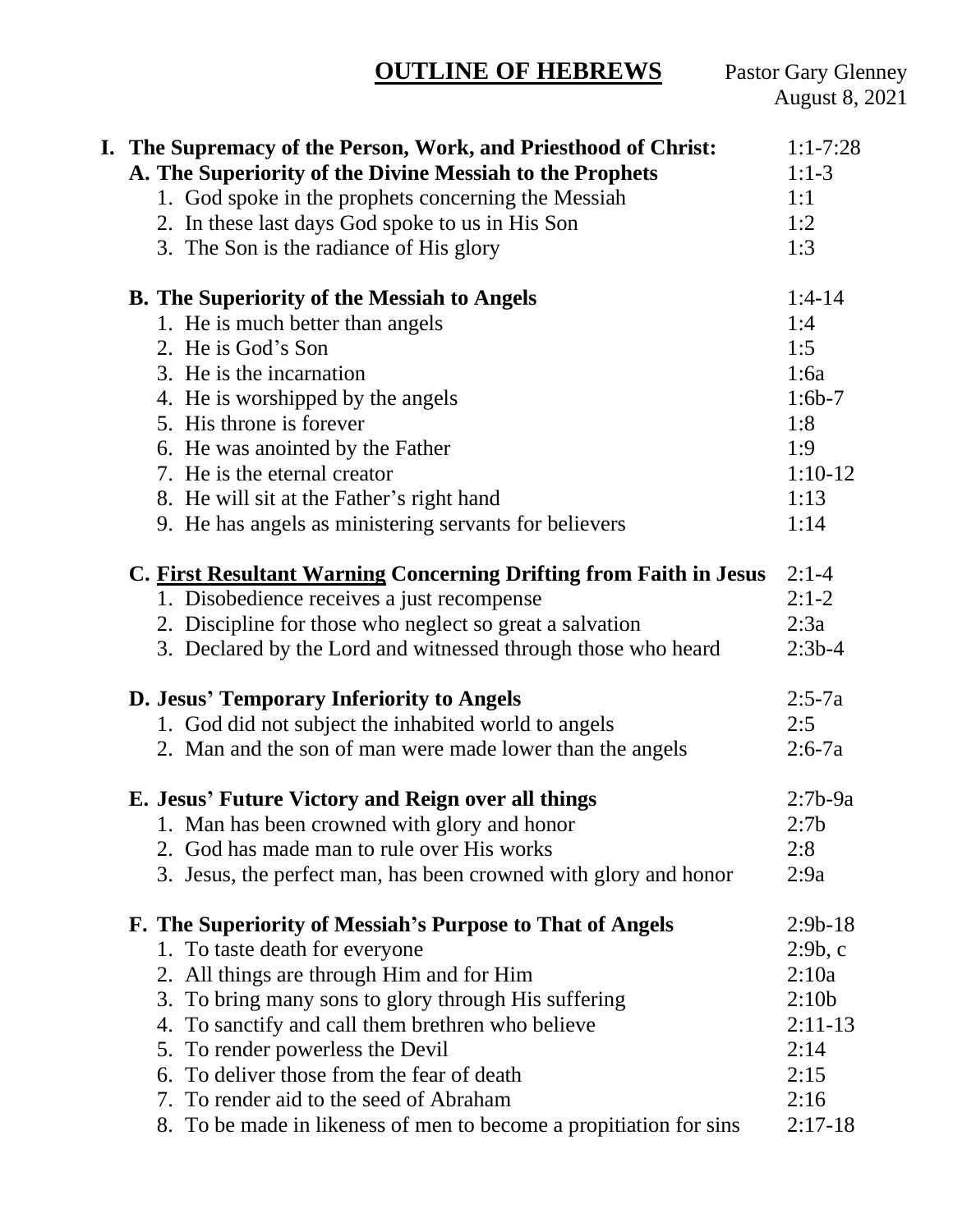| G. The Superiority of the Messiah to Moses                          | $3:1-6$     |
|---------------------------------------------------------------------|-------------|
| 1. Superior to Moses as Apostle and High Priest                     | $3:1-2$     |
| 2. Superior to Moses in glory over his house, Israel                | $3:3-5$     |
| 3. Superior to Moses as The Son over His house, all believers       | 3:6         |
| H. Second Resultant Warning Concerning Disobedience and Doubt       | $3:7-4:13$  |
| 1. The Holy Spirit speaks of hardness of the heart                  | $3:7-8$     |
| 2. The Holy Spirit speaks of God's anger at ignorance               | $3:9-10$    |
| 3. The Holy Spirit speaks of God's wrath                            | 3:11        |
| 4. Believers are not to be unbelieving                              | 3:12        |
| 5. Believers are not to be hardened by sin                          | 3:13        |
| 6. Believers are to hold fast their assurance                       | 3:14        |
| 7. The Holy Spirit repeats Israel's provocation                     | $3:15-19$   |
| a. Israel provoked God with hardness of heart                       | 3:15        |
| b. Israel provoked God in the Exodus                                | 3:16        |
| c. God was angry with those who sinned                              | 3:17        |
| d. God did not give rest to the disobedient                         | 3:18        |
| e. The disobedient failed because of unbelief                       | 3:19        |
| 8. God gives rest to the faithful                                   | $4:1 - 10$  |
| a. Unlike Israel, we must exercise faith                            | 4:1         |
| b. Israel failed to exercise faith                                  | 4:2         |
| c. The faithful will enter God's rest                               | 4:3a        |
| d. The Holy Spirit repeats God's wrath                              | 4:3b        |
| e. God's rest is based on His creation week                         | 4:4         |
| f.<br>The unfaithful will not enter God's rest                      | 4:5         |
| The unfaithful failed because of disobedience<br>g.                 | 4:6         |
| h. David repeats God's warning, "Do not harden your hearts."        | 4:7         |
| Joshua did not give Israel final rest<br>$\mathbf{i}$ .             | 4:8         |
| j. Believers have a spiritual Sabbath rest                          | $4:9-10$    |
| 9. Exhortation to enter God's rest                                  | $4:11-13$   |
| a. Be diligent in obedience to God's word                           | $4:11-12$   |
| b. Nothing is hidden from God                                       | 4:13        |
| I. The Superiority of Messiah's Priesthood to all other Priesthoods | $4:14-5:10$ |
| 1. He has a better position                                         | $4:14-16$   |
| a. Position in the heavens                                          | 4:14        |
| b. Position as a sinless high priest                                | 4:15        |
| c. Position on the throne of Grace                                  | 4:16        |
| 2. He is a better priest                                            | $5:1-6$     |
| a. Better than Aaron                                                | $5:1-4$     |
| b. Better than Melchizedek                                          | $5:5-6$     |
| 3. He offered better prayers                                        | 5:7         |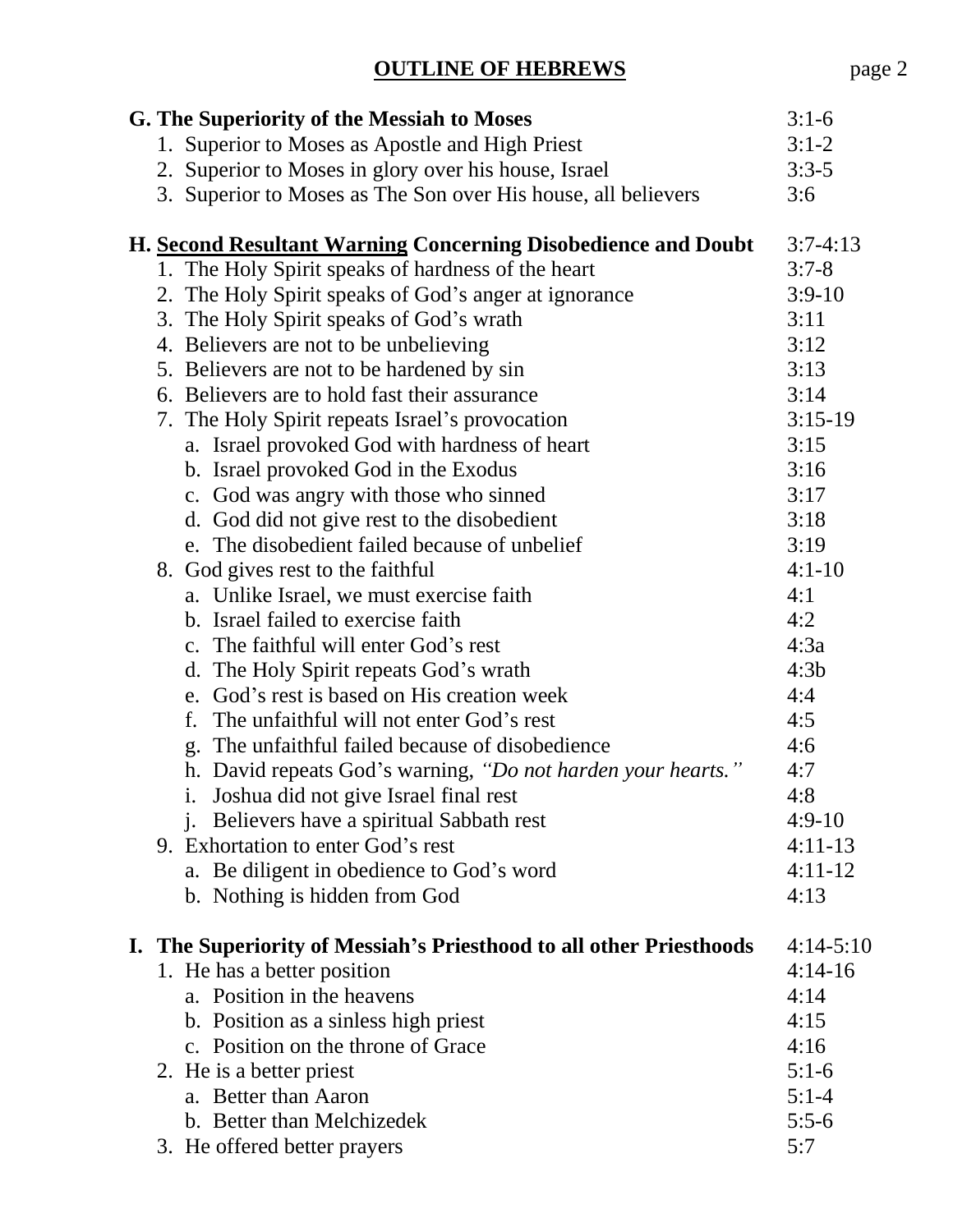|  | 4. He was better in obedience                                              | 5:8        |
|--|----------------------------------------------------------------------------|------------|
|  | 5. He was perfect in His humanity                                          | 5:9        |
|  | 6. He became a perfect high priest                                         | 5:10       |
|  | J. Third Resultant Warning Concerning Spiritual Advance                    | $5:11-6:8$ |
|  | 1. You have become dull of hearing                                         | 5:11       |
|  | 2. You need elementary teaching                                            | 5:12       |
|  | 3. You have not advanced to spiritual maturity                             | $5:13-14$  |
|  | 4. You must advance to spiritual maturity                                  | $6:1-3$    |
|  | 5. You must not fall away                                                  | $6:4-6$    |
|  | 6. You must become useful not useless                                      | $6:7-8$    |
|  | K. God Knows Your Work and Your Love of Him                                | $6:9-12$   |
|  | 1. We speak concerning your salvation                                      | 6:9        |
|  | 2. God has not forgotten your ministry to the saints                       | 6:10       |
|  | 3. We desire that you be diligent to the end                               | 6:11       |
|  | 4. You should imitate those of faith                                       | 6:12a      |
|  | 5. You should have patience to inherit the promise                         | 6:12b      |
|  | L. God Made a Promise to Abraham                                           | $6:13-20$  |
|  | 1. God swore by Himself because no one was greater                         | 6:13       |
|  | 2. God will bless and multiply Israel                                      | 6:14       |
|  | 3. Abraham patiently waited for God's promise to be fulfilled              | 6:15       |
|  | 4. God confirmed His promise in a covenant with Abraham by an oath 6:16-20 |            |
|  | a. God's promise is unchangeable confirmed by an oath                      | $6:16-17$  |
|  | b. God's oath, declared by a covenant, is irrevocable                      | 6:18a      |
|  | c. God's promise and oath encourage us to have hope                        | 6:18b      |
|  | d. This hope we have as an anchor of the soul                              | 6:19a      |
|  | e. This anchor enters into the presence of God                             | 6:19b      |
|  | We have this anchor because Jesus has become our high priest               | 6:20       |
|  | <b>M. The Priesthood of Melchizedek</b>                                    | $7:1-28$   |
|  | 1. Comparison of Melchizedek to Jesus                                      | $7:1-3$    |
|  | a. His position                                                            | 7:1        |
|  | b. His character                                                           | 7:2        |
|  | c. His history                                                             | 7:3        |
|  | 2. Comparison: Levitical priesthood to Melchizedek's priesthood            | $7:4-10$   |
|  | a. The principle of the tithe                                              | 7:4        |
|  | b. The law of the tithe                                                    | 7:5        |
|  | c. Melchizedek blessed Abraham                                             | 7:6,7      |
|  | d. Melchizedek 's priesthood is forever                                    | 7:8        |
|  | e. Levi paid tithes through Abraham                                        | 7:9,10     |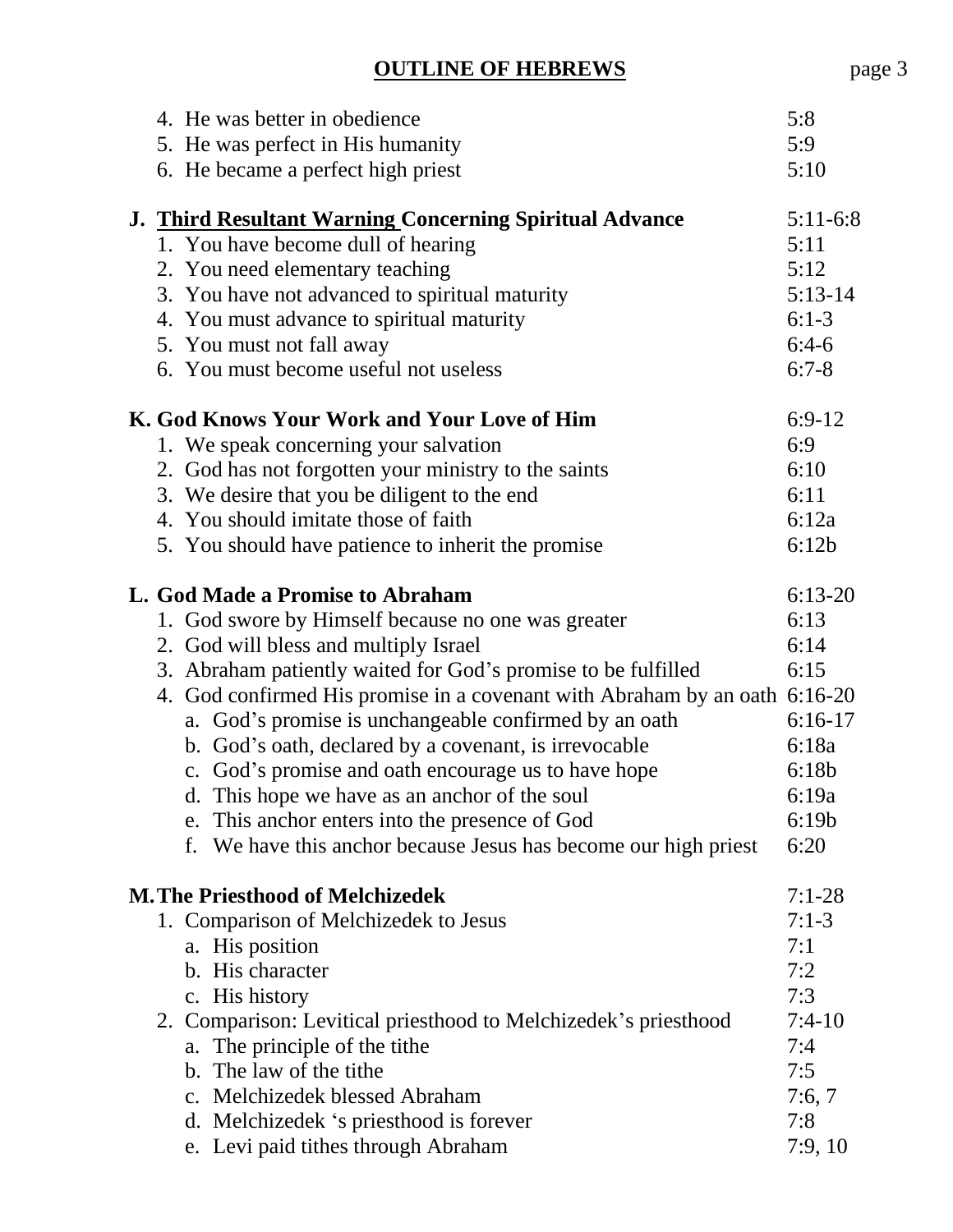| <b>OUTLINE OF HEBREWS</b>                                      | page 4        |
|----------------------------------------------------------------|---------------|
| 3. A NEW PRIESTHOOD IS INSTITUTED                              | $7:11-28$     |
| a. The Levitical Priesthood was not perfect                    | 7:11          |
| b. A change of priesthood changed the law                      | 7:12          |
| c. Jesus is descended from the tribe of Judah not Levi         | 7:13,14       |
| d. Jesus is a priest forever                                   | $7:15-17$     |
| e. Jesus brought in a better hope                              | 7:18,19       |
| God's unchangeable promise was confirmed by an oath<br>f.      | 7:20, 21      |
| g. Jesus guaranteed a better covenant                          | 7:22          |
| h. Many priests were replaced by one priest forever            | 7:23,24       |
| Jesus saves us and intercedes for us forever<br>$\mathbf{i}$ . | 7:25          |
| Jesus is our perfect high priest forever<br>j.                 | $7:26-28$     |
| <b>II. The Superiority of the New Covenant:</b>                | $8:1 - 10:18$ |
| A. God Provides a Superior Covenant                            | $8:1-6$       |
| 1. Christ is seated at the right hand of Majesty               | 8:1           |
| 2. Christ is a minister in the heavenly sanctuary              | 8:2           |
| 3. Christ as high priest must offer a sacrifice                | $8:3-5$       |
| 4. Christ is a mediator of a better covenant                   | 8:6           |
| <b>B.</b> God has prophesied a new covenant                    | $8:7-13$      |

| D. Ovu has prophesicu a new covenant                          |           |  |
|---------------------------------------------------------------|-----------|--|
| 1. A future new covenant for Israel                           | 8:7,8     |  |
| 2. It will be unlike the Mosaic covenant                      | 8:9       |  |
| 3. God will write His laws upon their hearts                  | 8:10      |  |
| 4. Final future fulfillment of the new covenant               | $8:11-12$ |  |
| 5. The new covenant makes the first covenant obsolete         | 8:13      |  |
| C. The First Covenant had Worship Regulations and a Sanctuary | $9:1-10$  |  |
| 1. Components of the Levitical system                         | $9:1-5$   |  |
| a. Divine worship                                             | 9:1       |  |

#### b. The holy place 9:2 c. The holy of holies 9:3 d. The ark of the covenant  $9:4, 5$ 2. Components of the Levitical worship 9:6, 7 a. The priests' function in the holy place 9:6 b. The high priest only enters the holy of holies 9:7 3. The inferiority of the Levitical worship 9:8-10 a. No personal access to the holy of holies 9:8 b. Gifts and sacrifices made no one perfect 9:9 c. Regulations for the body made no one perfect 9:10 **D.** The Superiority of Messiah's Sacrifice 9:11-10:20

| 1. The superior elements of Messiah's sacrifice | 9:11,12 |
|-------------------------------------------------|---------|
|-------------------------------------------------|---------|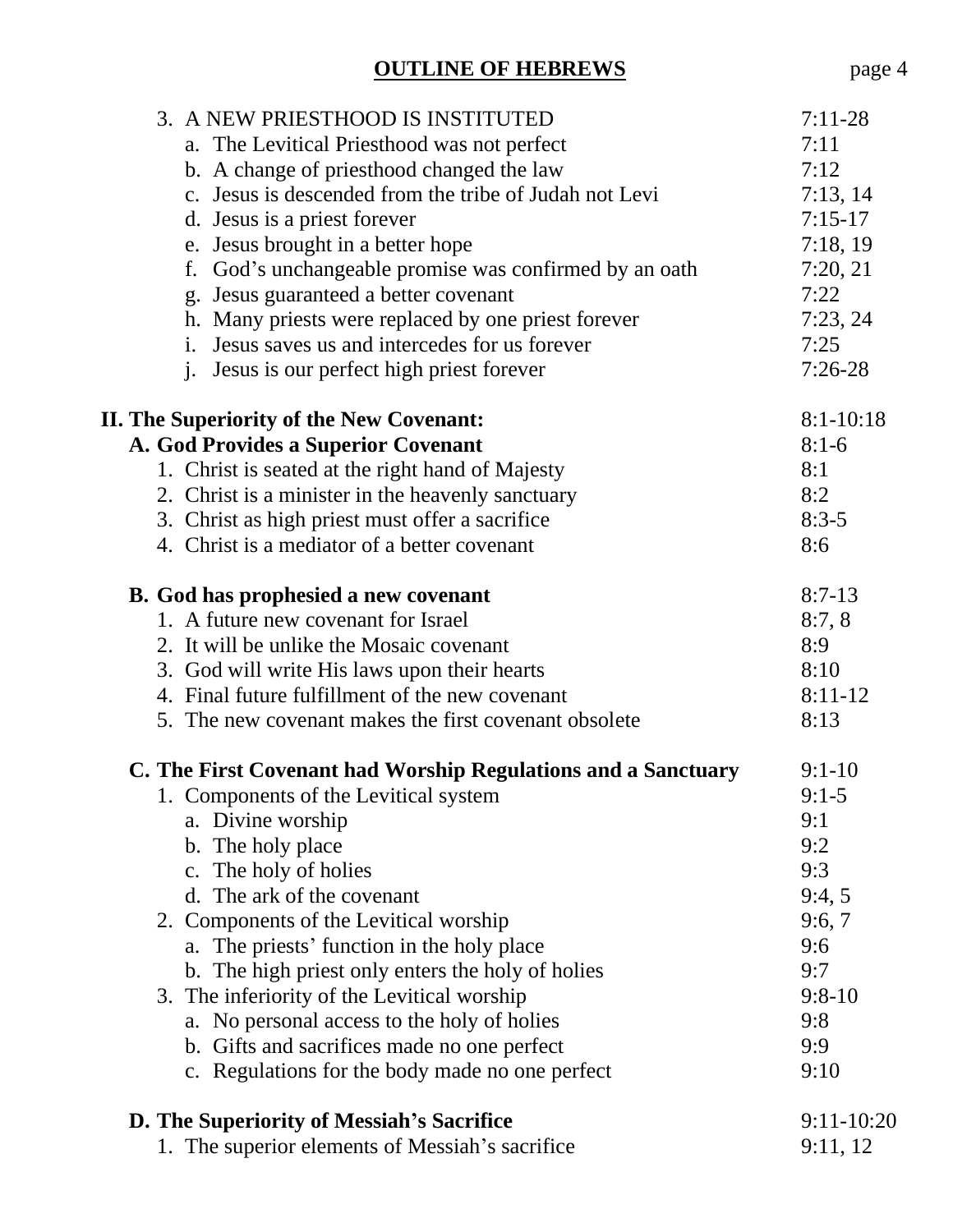| 2. The superior results of Messiah's sacrifice<br>a. Superior sanctification | $9:13-28$<br>9:13,14 |
|------------------------------------------------------------------------------|----------------------|
| b. Superior covenant ratification                                            | $9:15-22$            |
| $(1)$ By death                                                               | $9:15-17$            |
| $(2)$ By blood                                                               | $9:18-22$            |
| c. Superior location                                                         | 9:23,24              |
| d. Superior time $-$ once                                                    | $9:25-28$            |
|                                                                              |                      |
| E. The Sufficiency of the Messiah's Sacrifice                                | $10:1-18$            |
| 1. The insufficiency of the Levitical sacrifices                             | $10:1 - 4$           |
| 2. Messiah's sacrifice replaced all Levitical sacrifices                     | $10:5-10$            |
| 3. Messiah's sacrifice was perfect and final                                 | $10:11-14$           |
| F. The Ramifications of Messiah's Sacrifice                                  | $10:15-20$           |
| 1. The Holy Spirit bears witness of this New Covenant                        | 10:15, 16a           |
| 2. God's laws will be written upon their hearts                              | 10:16b               |
| 3. God will remember their sins no more                                      | 10:17                |
| 4. There is no further offering for sin                                      | 10:18                |
| 5. Believers have direct access to God through Jesus                         | 10:19,20             |
|                                                                              |                      |
| III. Practical Application of Christ's Sacrifice to the Believer's Walk      | 10:21-13:25          |
| A. Exhortation - Warning - Encouragement to believers                        | 10:21-39             |
| 1. Exhortations                                                              | $10:21-25$           |
| a. Let us draw near to God in faith                                          | 10:21,22             |
| b. Let us hold fast the confession of our hope                               | 10:23                |
| c. Let us consider how to encourage one another                              | 10:24                |
| d. Let us not forsake our own assembling together                            | 10:25a               |
| e. Let us encourage one another to assemble also                             | 10:25b               |
| 2. The Fourth Warning Concerning the Failure of Some Believers               | 10:26-31             |
| a. Believers who sin willfully receive divine discipline                     | 10:26-27             |
| b. Believers setting aside Mosaic Law could suffer physical death            | 10:28                |
| c. Believers trampling the Son of God could likewise suffer                  | 10:29-31             |
| Those who disregard the blood of the covenant<br>(1)                         | 10:29a               |
| Those who insult the Spirit of grace<br>(2)                                  | 10:29b               |
| The Lord will judge His people<br>(3)                                        | 10:30, 31            |
| 3. Encouragement for Believers                                               | 10:32-39             |
| a. Remember your enlightenment and endurance                                 | 10:32, 33            |
| b. Remember that you have an eternal inheritance                             | 10:34                |
| c. Your confidence and endurance have great reward                           | 10:35,36             |
| The Lord Jesus will certainly return<br>$\mathbf{d}$ .                       | 10:37                |
| e. The righteous believer will live by faith                                 | 10:38, 39            |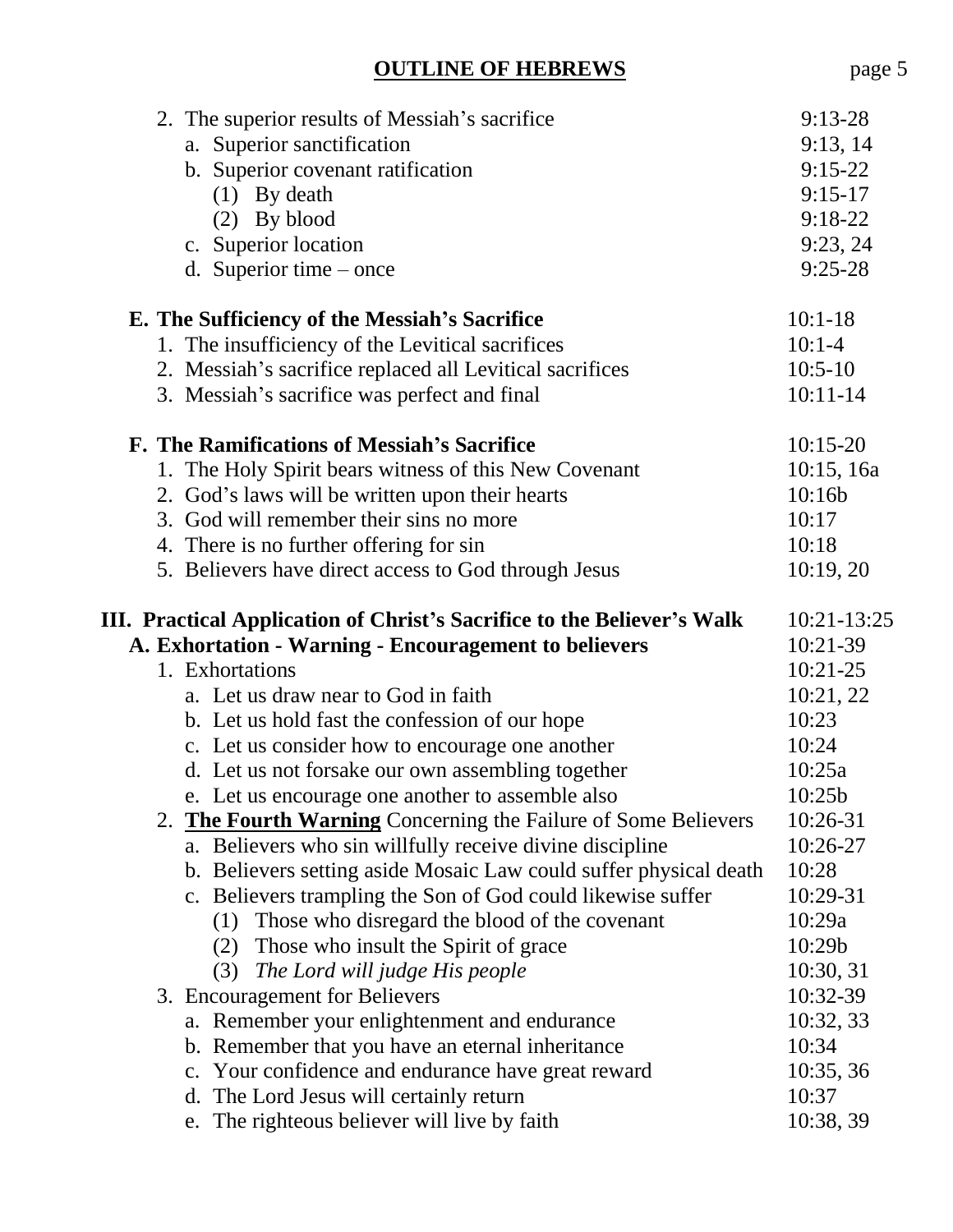|  |                                      | <b>B.</b> The Evidence of the Life of Faith                | $11:1-40$   |
|--|--------------------------------------|------------------------------------------------------------|-------------|
|  |                                      | 1. Endurance of faith                                      | $11:1-3$    |
|  |                                      | a. Faith is defined                                        | 11:1        |
|  |                                      | b. Faithful men gained approval                            | 11:2        |
|  |                                      | c. Faithful people believe in divine creation              | 11:3        |
|  |                                      | 2. Examples of faithful people                             | $11:4-40$   |
|  |                                      | a. The faith of Abel                                       | 11:4        |
|  |                                      | b. The faith of Enoch                                      | 11:5        |
|  |                                      | c. Without faith it is impossible to please God            | 11:6        |
|  |                                      | d. The faith of Noah                                       | 11:7        |
|  |                                      | e. The faith of Abraham and Sarah                          | $11:8-12$   |
|  |                                      | f. All these died in faith                                 | $11:13-16$  |
|  |                                      | g. The faith of Abraham when he was tested                 | $11:17-19$  |
|  |                                      | h. The faith of Isaac                                      | 11:20       |
|  |                                      | i. The faith of Jacob                                      | 11:21       |
|  |                                      | j. The faith of Joseph                                     | 11:22       |
|  |                                      | k. The faith of Moses                                      | 11:23-29    |
|  |                                      | 1. The faith of Joshua                                     | 11:30       |
|  |                                      | m. The faith of Rahab                                      | 11:31       |
|  |                                      | n. The faith of many other great saints                    | 11:32-34    |
|  |                                      | o. The faith of many great women                           | 11:35a      |
|  |                                      | p. The faith of many martyrs                               | 11:35b-38   |
|  |                                      | q. Through faith all these gained God's approval           | 11:39,40    |
|  |                                      | C. The Exhortation to Endurance of Faith                   | $12:1-29$   |
|  |                                      | 1. Faith and discipline                                    | $12:1 - 11$ |
|  |                                      | a. The incentive to endurance                              | 12:1, 2     |
|  |                                      | (1) We have a great cloud of witnesses                     | 12:1a       |
|  |                                      | (2) Lay aside every distraction                            | 12:1b       |
|  |                                      | Run the race with endurance<br>(3)                         | 12:1c       |
|  |                                      | b. Focus on Jesus Christ                                   | 12:2        |
|  |                                      | 2. The measure of endurance                                | $12:3-4$    |
|  |                                      | a. Consider the sufferings of Christ                       | 12:3        |
|  |                                      | b. Consider your own limited suffering                     | 12:4        |
|  | 3. The purpose of enduring suffering |                                                            | $12:5-17$   |
|  |                                      | a. Remember the exhortation to you as children             | $12:5-11b$  |
|  |                                      | The Lord disciplines us<br>(1)                             | 12:6        |
|  |                                      | We are to endure for the purpose of discipline<br>(2)      | 12:7a       |
|  |                                      | God disciplines us as with children<br>(3)                 | 12:7b       |
|  |                                      | Those without discipline are illegitimate children<br>(4)  | 12:8        |
|  |                                      | We have respect for earthly father's discipline<br>(5)     | 12:9a       |
|  |                                      | We should have greater respect for God's discipline<br>(6) | 12:9b       |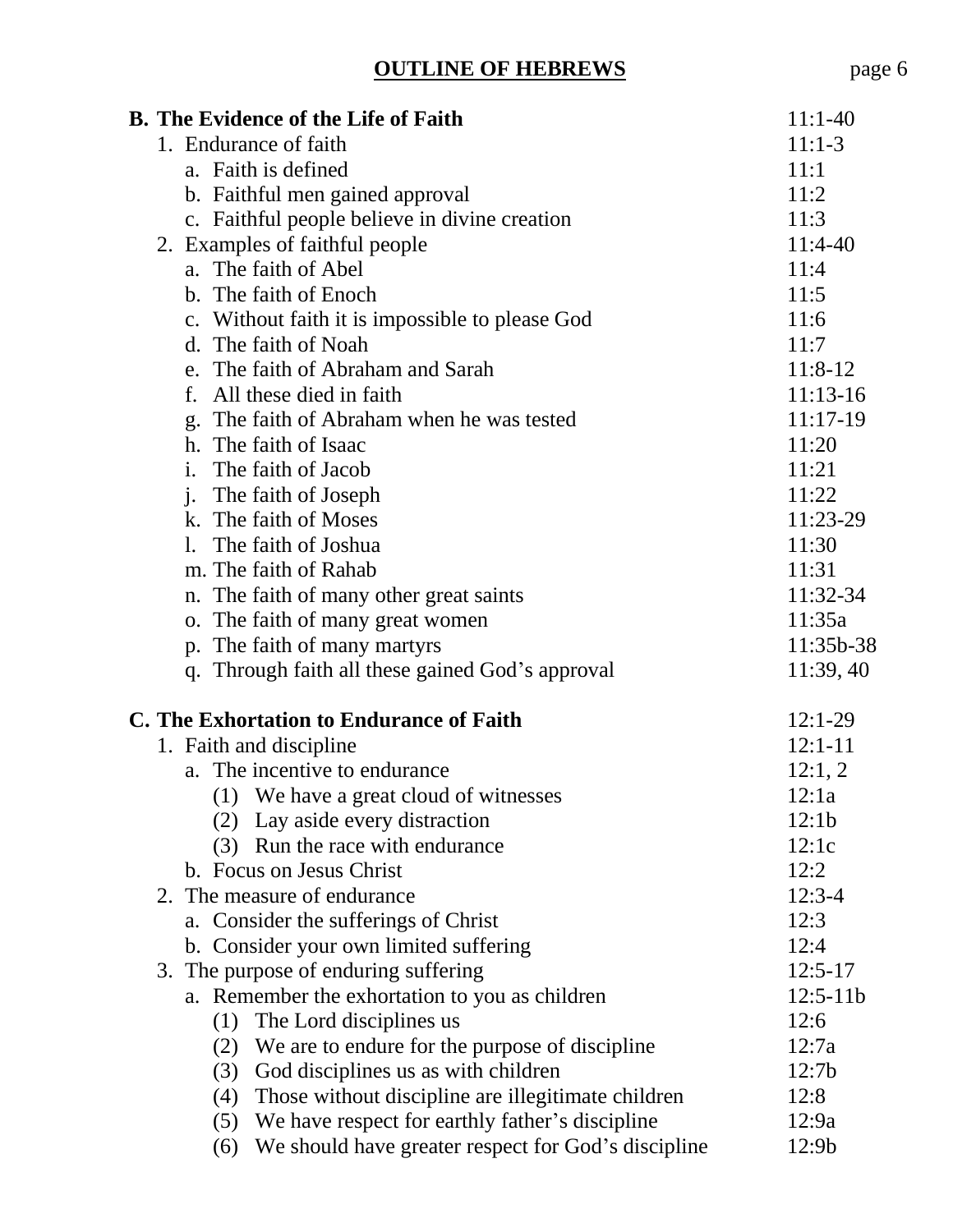| (7) | Earthly fathers disciplined us as seemed best              | 12:10a    |
|-----|------------------------------------------------------------|-----------|
| (8) | God disciplines us for good                                | 12:10b    |
| (9) | All discipline seems sorrowful for the moment              | 12:11a    |
|     | (10) Discipline yields the peaceful fruit of righteousness | 12:11b    |
|     | b. Faith and the believer's obligations                    | 12:12-17  |
|     | (1) Strengthen those who are weak                          | 12:12     |
| (2) | Make your paths straight                                   | 12:13     |
| (3) | Pursue peace with all men                                  | 12:14     |
| (4) | Let no one fall short of the grace of God                  | 12:15, 16 |
|     | (5) Remember the example of Godless Esau                   | 12:16, 17 |
|     | 4. The believer's position in Christ                       | 12:18-24  |
|     | a. Our position is not before literal Mount Zion           | 12:18-21  |
|     | b. Our position enters us into the heavenly Mount Zion     | 12:22-24  |
| (1) | The city of the living God, the heavenly Jerusalem         | 12:22a    |
| (2) | The place of myriads of angels                             | 12:22b    |
|     | (3) The place of a general assembly and the church         | 12:23a    |
| (4) | The place of God, the judge of all                         | 12:23b    |
| (5) | The spirits of righteous men made holy                     | 12:23c    |
| (6) | The place of Jesus, the mediator of a new covenant         | 12:24a    |
| (7) | The sprinkled blood of Jesus                               | 12:24b    |
|     | 5. The Fifth Warning Against Indifference                  | 12:25-29  |
|     | a. Do not refuse to hear God's warning                     | 12:25-27  |
| (1) | The Exodus generation refused God's warning at Sinai       | 12:25b    |
| (2) | So, we shall not escape His warning from heaven            | 12:25c    |
| (3) | God's voice shook the earth at Sinai                       | 12:26a    |
| (4) | God will again shake the earth and also the heaven         | 12:26b-27 |
|     | b. Let us appropriate grace in our service                 | 12:28-29  |
|     | (1) We are anticipating the Millennial Kingdom             | 12:28     |
|     | (2) Our God is a consuming fire                            | 12:29     |
|     |                                                            |           |
|     | <b>D. Concluding Exhortations</b>                          | $13:1-25$ |
|     | 1. Social obligations                                      | $13:1-6$  |
|     | a. Love the brethren                                       | 13:1      |
|     | b. Remember the prisoners                                  | 13:2      |
|     | c. Honor marriage                                          | 13:3      |
|     | d. Free your life from the love of money                   | 13:4      |
|     | e. Be content with what you have                           | 13:5,6    |
|     | 2. Spiritual and worship obligations                       | $13:7-17$ |
|     | a. Remember those who led you                              | 13:7a     |
|     | b. Imitate their faith                                     | 13:7b     |
|     | c. Recognize the immutability of Jesus Christ              | 13:8      |
|     | d. Do not be carried away by strange teachings             | 13:9a     |